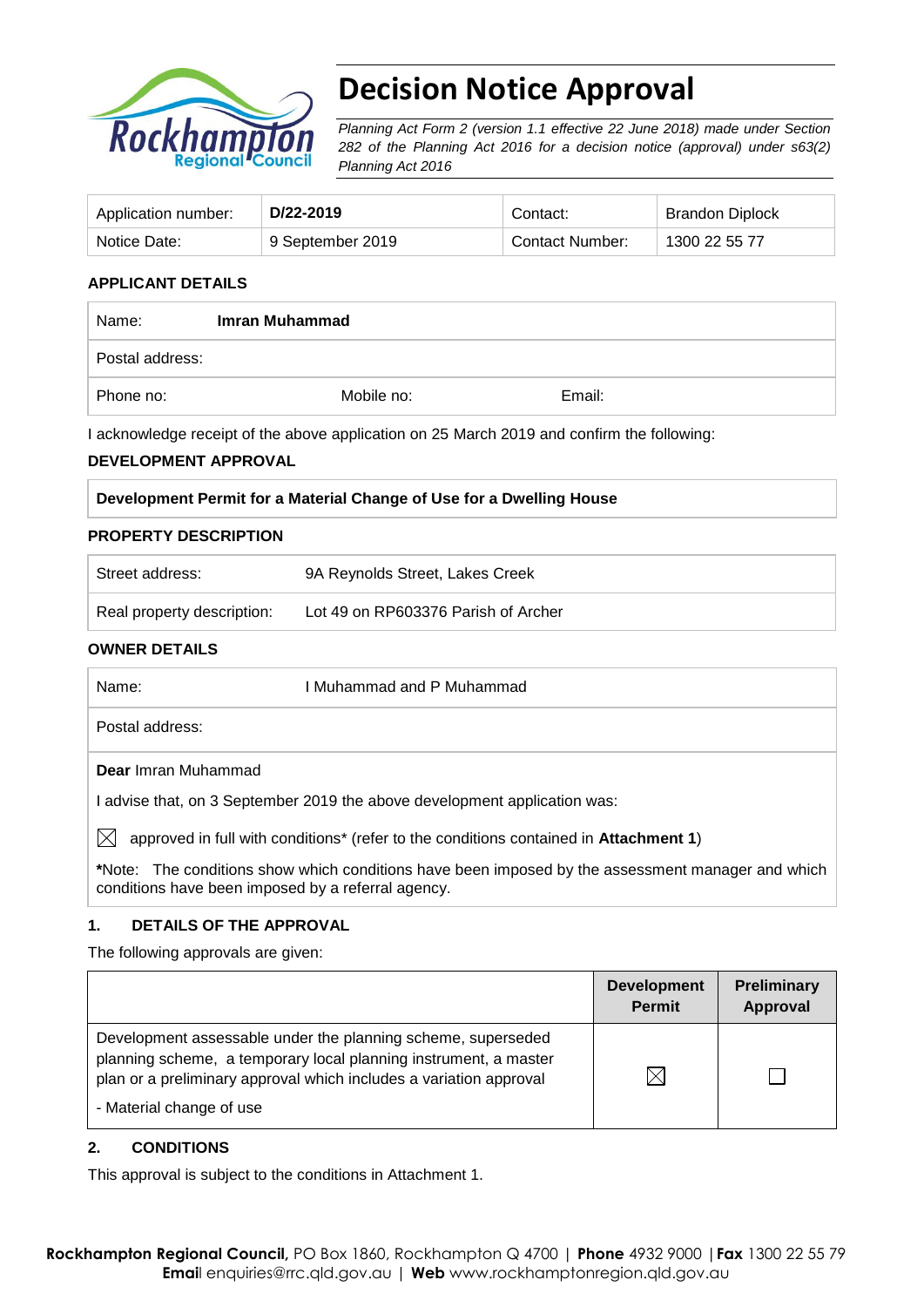#### **3. FURTHER DEVELOPMENT PERMITS REQUIRED**

Please be advised that the following development permits are required to be obtained before the development can be carried out:

| Type of development permit required | Subject of the required development permit |
|-------------------------------------|--------------------------------------------|
| <b>Operational Works</b>            | Access Works                               |
|                                     | Roof and Allotment Drainage Works          |
| <b>Building Works</b>               |                                            |
| Plumbing and Drainage Works         |                                            |
| <b>SUBMISSIONS</b><br>4.            | nil                                        |

#### **5. REFERRAL AGENCIES** NIL

#### **6. THE APPROVED PLANS**

#### **The approved development must be completed and maintained generally in accordance with the approved drawings and documents:**

| <b>Plan/Document Name</b>                              | Plan/Document Reference | Dated        |
|--------------------------------------------------------|-------------------------|--------------|
| Plan of Proposed Dwelling and Shed                     | 190993-02               | 12 June 2019 |
| Investigation and Design for On-Site Sewerage Facility | CQ15980, Rev A          | 20 May 2019  |
| Overland Flowpath Assessment                           |                         | 29 May 2019  |

#### **7. CURRENCY PERIOD FOR THE APPROVAL (s.85 of the** *Planning Act***)**

The standard currency periods stated in section 85 of *Planning Act 2016* apply to each aspect of development in this approval, if not stated in the conditions of approval attached.

#### **8. STATEMENT OF REASONS**

| <b>Description of the</b><br>development | The proposed development is for Material Change of Use for a Dwelling<br>House                                                                                                                                                                                                                                                                                  |  |
|------------------------------------------|-----------------------------------------------------------------------------------------------------------------------------------------------------------------------------------------------------------------------------------------------------------------------------------------------------------------------------------------------------------------|--|
| <b>Reasons for Decision</b>              | The proposed Dwelling House maintains a reasonable separation<br>a)<br>distance from nearby industrial uses to ensure the health, well-being,<br>amenity and safety of communities and individuals are protected;                                                                                                                                               |  |
|                                          | The proposed use does not compromise the strategic framework in the<br>b)<br>Rockhampton Region Planning Scheme 2015;                                                                                                                                                                                                                                           |  |
|                                          | Assessment of the development against the relevant zone purpose,<br>C)<br>planning scheme codes and planning scheme policies demonstrates<br>that the proposed development will not cause significant adverse<br>impacts on the surrounding natural environment, built environment and<br>infrastructure, community facilities, or local character and amenity; |  |
|                                          | The proposed development does not compromise the relevant State<br>d)<br>Planning Policy; and                                                                                                                                                                                                                                                                   |  |
|                                          | On balance, the application should be approved because the<br>e)<br>circumstances favour Council exercising its discretion to approve the<br>application even though the development does not comply with an<br>aspect of the assessment benchmarks.                                                                                                            |  |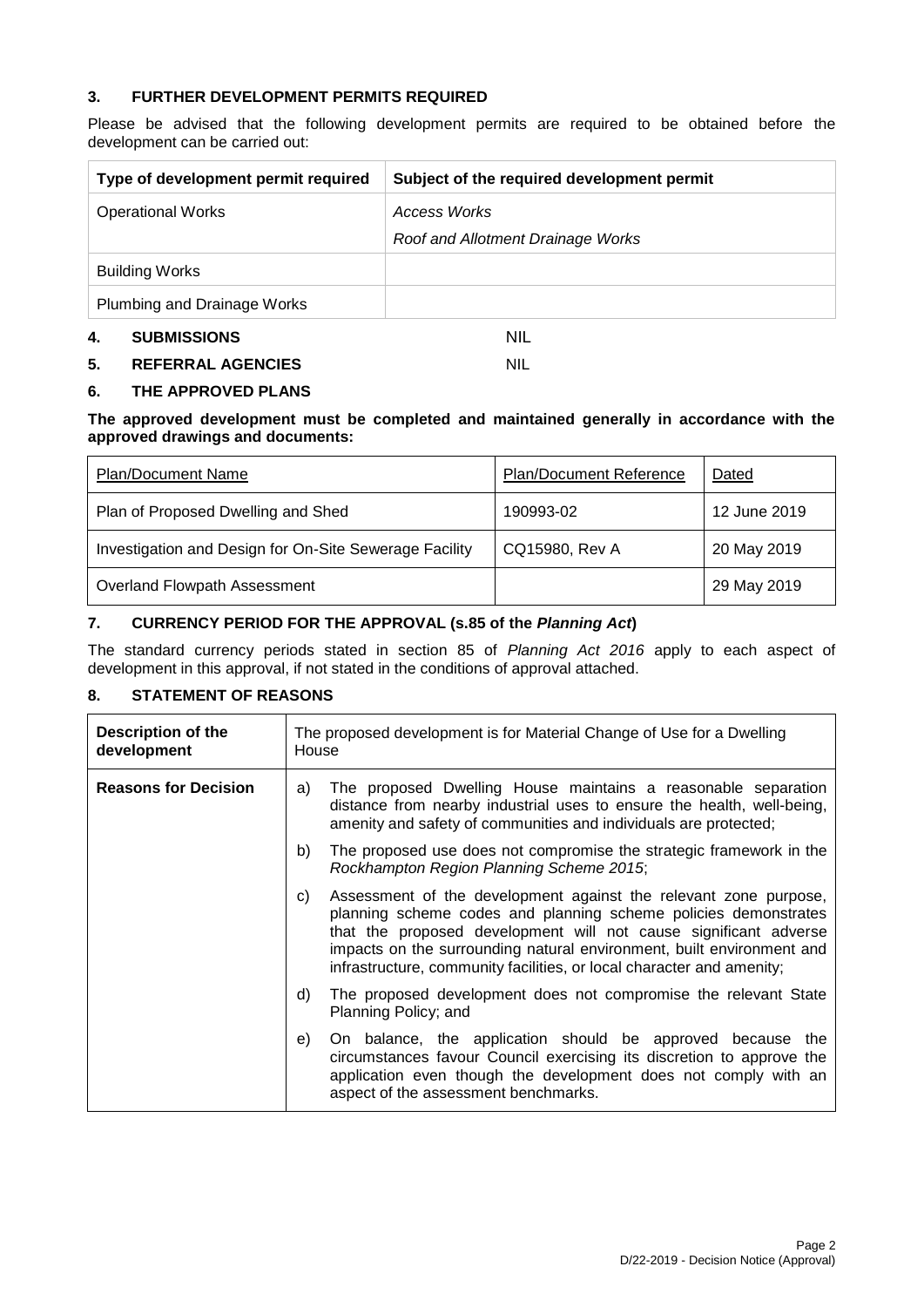| Assessment<br><b>Benchmarks</b>                    | The proposed development was assessed against the following assessment<br>benchmarks:                 |                                                                                                                                                                                                                                                                                                                                                                                                                                                                                                                                                                                                                                                                                                          |  |  |
|----------------------------------------------------|-------------------------------------------------------------------------------------------------------|----------------------------------------------------------------------------------------------------------------------------------------------------------------------------------------------------------------------------------------------------------------------------------------------------------------------------------------------------------------------------------------------------------------------------------------------------------------------------------------------------------------------------------------------------------------------------------------------------------------------------------------------------------------------------------------------------------|--|--|
|                                                    | Rural residential zone code;                                                                          |                                                                                                                                                                                                                                                                                                                                                                                                                                                                                                                                                                                                                                                                                                          |  |  |
|                                                    | Special management area overlay code;<br>٠                                                            |                                                                                                                                                                                                                                                                                                                                                                                                                                                                                                                                                                                                                                                                                                          |  |  |
|                                                    | Access, parking and transport code;                                                                   |                                                                                                                                                                                                                                                                                                                                                                                                                                                                                                                                                                                                                                                                                                          |  |  |
|                                                    | Landscape code;<br>$\bullet$                                                                          |                                                                                                                                                                                                                                                                                                                                                                                                                                                                                                                                                                                                                                                                                                          |  |  |
|                                                    | Stormwater management code;<br>٠                                                                      |                                                                                                                                                                                                                                                                                                                                                                                                                                                                                                                                                                                                                                                                                                          |  |  |
|                                                    | Waste management code;                                                                                |                                                                                                                                                                                                                                                                                                                                                                                                                                                                                                                                                                                                                                                                                                          |  |  |
|                                                    | Water and sewer code; and<br>$\bullet$                                                                |                                                                                                                                                                                                                                                                                                                                                                                                                                                                                                                                                                                                                                                                                                          |  |  |
|                                                    | Works code.                                                                                           |                                                                                                                                                                                                                                                                                                                                                                                                                                                                                                                                                                                                                                                                                                          |  |  |
| <b>Compliance with</b><br>assessment<br>benchmarks |                                                                                                       | The development was assessed against all of the assessment benchmarks<br>listed above and complies with all of these with the exception listed below.                                                                                                                                                                                                                                                                                                                                                                                                                                                                                                                                                    |  |  |
|                                                    | <b>Assessment</b><br><b>Benchmark</b>                                                                 | Reasons for the approval despite non-<br>compliance with benchmark                                                                                                                                                                                                                                                                                                                                                                                                                                                                                                                                                                                                                                       |  |  |
|                                                    | Special Management<br>Area Overlay Code                                                               | The proposed use will increase the number of<br>people situated within the Special Management<br>Area Overlay. However, the proposal will be<br>approximately 415 metres from the boundary of<br>the Rockhampton depot for BORAL asphalt and<br>bitumen and over one (1) kilometre from the<br>Meatworks.<br>significant<br>Due<br>to<br>separation<br>distances it is not anticipated that the operations<br>of the meatworks and BORAL depot will have any<br>impact on the proposed dwelling. In addition, it is<br>noted that there are a number of other dwellings<br>located within the Special Management Area<br>which operate with no known impacts to human<br>health, amenity and well-being. |  |  |
| <b>Matters prescribed by</b><br>regulation         | The State Planning Policy - Part E;<br>$\bullet$                                                      |                                                                                                                                                                                                                                                                                                                                                                                                                                                                                                                                                                                                                                                                                                          |  |  |
|                                                    | The Central Queensland Regional Plan;<br>٠                                                            |                                                                                                                                                                                                                                                                                                                                                                                                                                                                                                                                                                                                                                                                                                          |  |  |
|                                                    | The Rockhampton Region Planning Scheme 2015;<br>٠                                                     |                                                                                                                                                                                                                                                                                                                                                                                                                                                                                                                                                                                                                                                                                                          |  |  |
|                                                    | Surrounding use of adjacent premises in terms of commensurate and<br>consistent development form; and |                                                                                                                                                                                                                                                                                                                                                                                                                                                                                                                                                                                                                                                                                                          |  |  |
|                                                    | The common material, being the material submitted with the application.<br>٠                          |                                                                                                                                                                                                                                                                                                                                                                                                                                                                                                                                                                                                                                                                                                          |  |  |

## **9. APPEAL RIGHTS**

The rights of an applicant to appeal to a tribunal or the Planning and Environment Court against a decision about a development application are set out in chapter 6, part 1 of the *Planning Act 2016*. There may also be a right to make an application for a declaration by a tribunal (see chapter 6, part 2 of the *Planning Act 2016).*

## *Appeal by an applicant*

An applicant for a development application may appeal to the Planning and Environment Court against the following:

- the refusal of all or part of the development application
- a provision of the development approval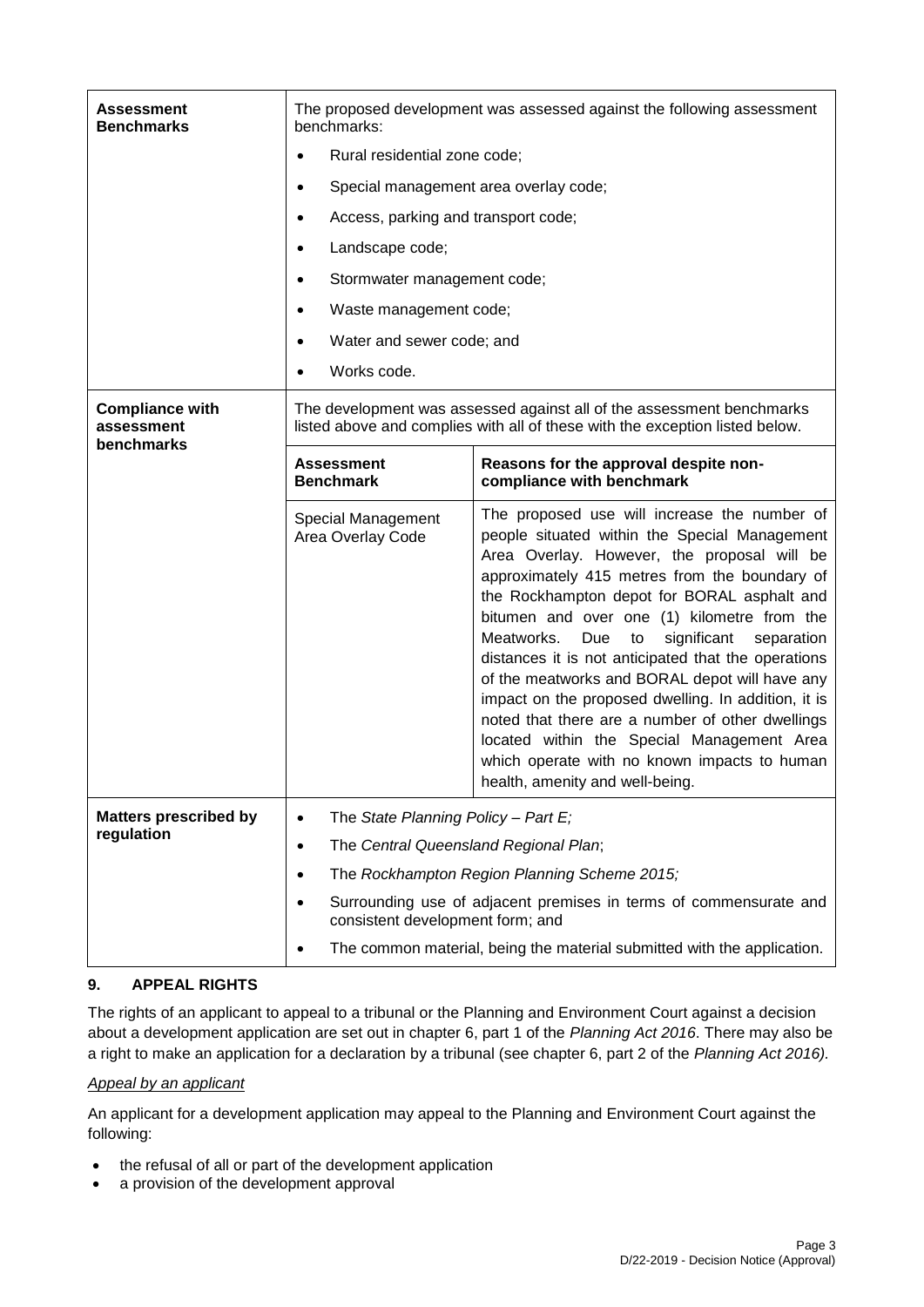- the decision to give a preliminary approval when a development permit was applied for
- a deemed refusal of the development application.

An applicant may also have a right to appeal to the Development tribunal. For more information, see schedule 1 of the *Planning Act 2016*.

The timeframes for starting an appeal in the Planning and Environment Court are set out in section 229 of the *Planning Act 2016*.

**Attachment 2** is an extract from the *Planning Act 2016* that sets out the applicant's appeal rights and the appeal rights of a submitter.

#### **10. WHEN THE DEVELOPMENT APPROVAL TAKES EFFECT**

This development approval takes effect:

From the time the decision notice is given  $-$  if there is no submitter and the applicant does not appeal the decision to the court.

Or

When the submitter's appeal period ends  $-$  if there is a submitter and the applicant does not appeal the decision to the court.

Or

Subject to the decision of the court, when the appeal is finally decided  $-$  if an appeal is made to the court.

#### **11. ASSESSMENT MANAGER**

| Name: | Tarnya Fitzgibbon<br><b>COORDINATOR</b> | Signature: | Date: 9 September 2019 |
|-------|-----------------------------------------|------------|------------------------|
|       | DEVELOPMENT ASSESSMENT                  |            |                        |

#### **Attachment 1 – Conditions of the approval**

*Part 1* **–** *Conditions imposed by the assessment manager [Note: where a condition is imposed about infrastructure under Chapter 4 of the Planning Act 2016, the relevant provision of the Act under which this condition was imposed must be specified.]*

#### **Attachment 2—Extract on appeal rights**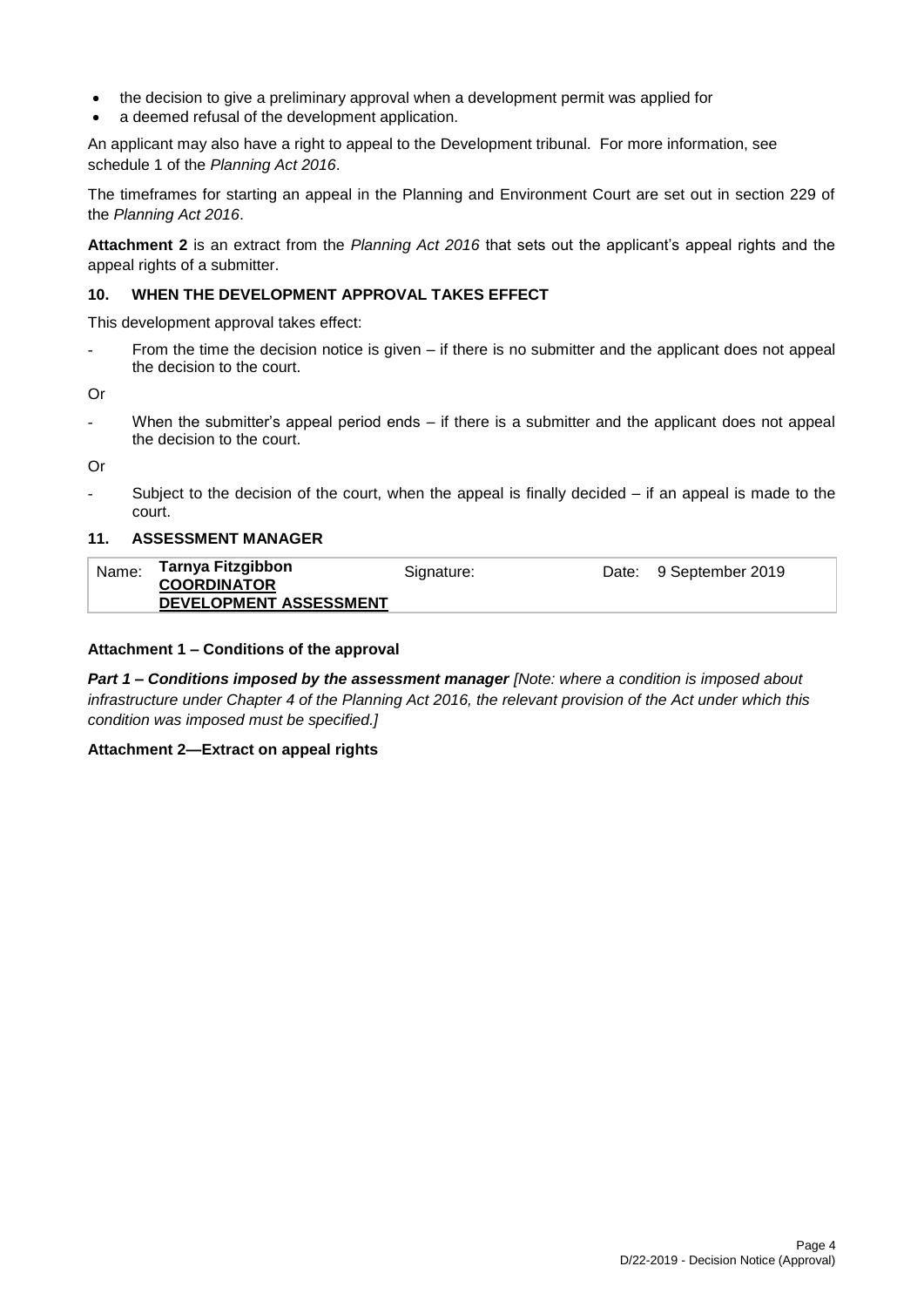

# **Attachment 1 – Part 1 Rockhampton Regional Council Conditions**

*Planning Act 2016*

# ADMINISTRATION

- 1.1 The Developer and his employee, agent, contractor or invitee is responsible for ensuring compliance with the conditions of this development approval.
- 1.2 Where these Conditions refer to "Council" in relation to requiring Council to approve or to be satisfied as to any matter, or conferring on the Council a function, power or discretion, that role may be fulfilled in whole or in part by a delegate appointed for that purpose by the Council.
- 1.3 All conditions, works, or requirements of this development approval must be undertaken, completed, and be accompanied by a Compliance Certificate for any operational works required by this development approval:
	- 1.3.1 to Council's satisfaction;
	- 1.3.2 at no cost to Council; and
	- 1.3.3 prior to the issue of the Certificate of Classification for the Building Works,

unless otherwise stated.

- 1.4 The following further Development Permits must be obtained prior to the commencement of any works associated with their purposes:
	- 1.4.1 Operational Works:
		- (i) Access Works;
		- (ii) Roof and Allotment Drainage Works;
	- 1.4.2 Plumbing and Drainage Works; and
	- 1.4.3 Building Works.
- 1.5 All Development Permits for Operational Works and Plumbing and Drainage Works must be obtained prior to the issue of a Development Permit for Building Works.
- 1.6 All works must be designed, constructed and maintained in accordance with the relevant Council policies, guidelines and standards, unless otherwise stated.
- 1.7 All engineering drawings/specifications, design and construction works must be in accordance with the requirements of the relevant *Australian Standards* and must be approved, supervised and certified by a Registered Professional Engineer of Queensland.
- 1.8 An easement in favour of Council must be established over the entire one percent annual exceedance probability (1% AEP) flowpath inundation area prior to the issue of the Certificate of Classification for the Building Works

#### 2.0 APPROVED PLANS AND DOCUMENTS

2.1 The approved development must be completed and maintained generally in accordance with the approved plans and documents, except where amended by any condition of this development approval:

| <b>Plan/Document Name</b>          | <b>Plan/Document Reference</b> | Dated        |
|------------------------------------|--------------------------------|--------------|
| Plan of Proposed Dwelling and Shed | 190993-02                      | 12 June 2019 |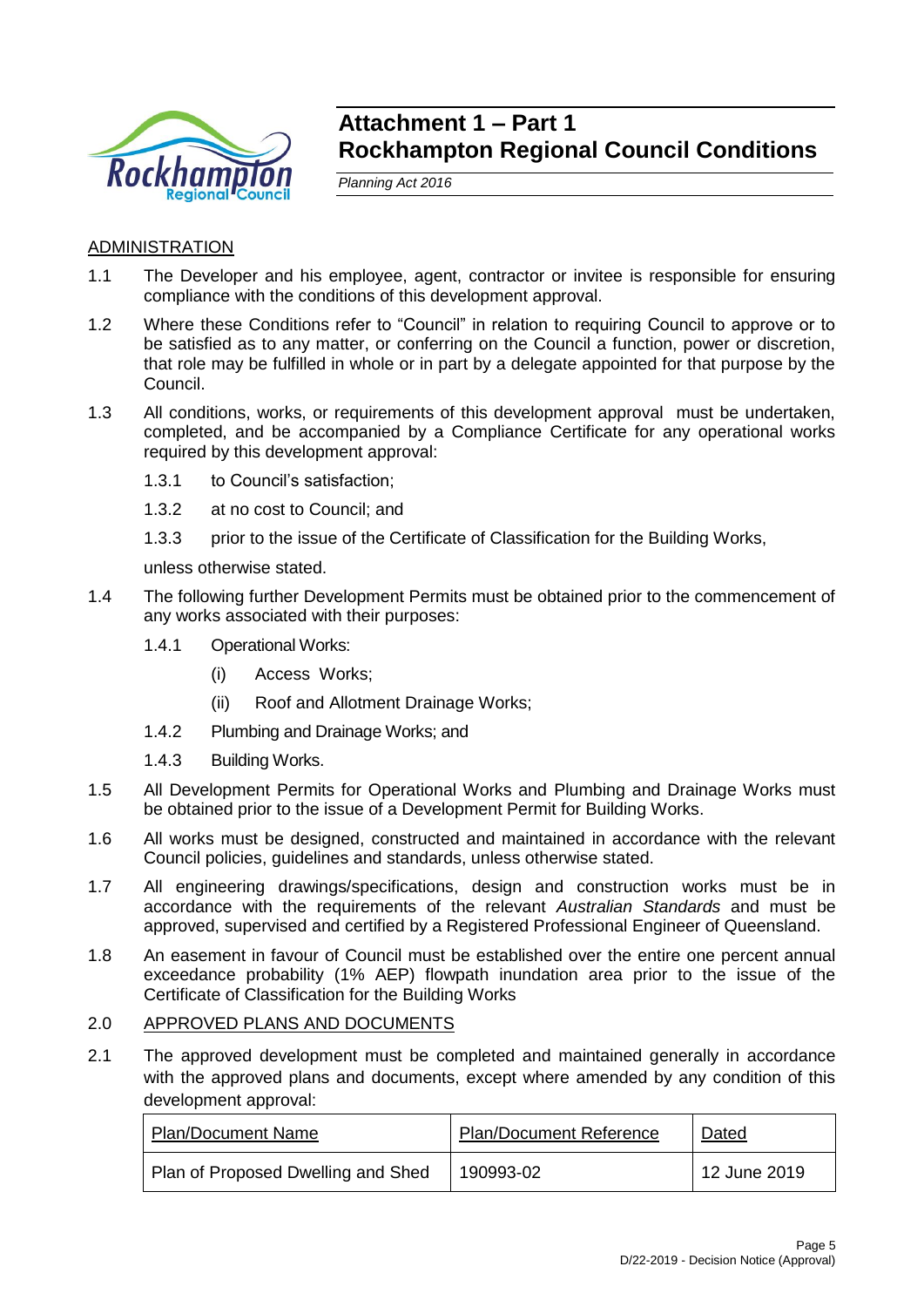| <b>Plan/Document Name</b>                                        | <b>Plan/Document Reference</b> | Dated       |
|------------------------------------------------------------------|--------------------------------|-------------|
| Investigation and Design for On-Site<br><b>Sewerage Facility</b> | CQ15980, Rev A                 | 20 May 2019 |
| <b>Overland Flowpath Assessment</b>                              |                                | 29 May 2019 |

- 2.2 Where there is any conflict between the conditions of this development approval and the details shown on the approved plans and documents, the conditions of this development approval must prevail.
- 2.3 Where conditions require the above plans or documents to be amended, the revised document(s) must be submitted for approval by Council prior to the submission of an application for a Development Permit for Operational Works/Building Works.

# 3.0 ACCESS WORKS

- 3.1 A Development Permit for Operational Works (access works) must be obtained prior to the commencement of any access works on the development site.
- 3.2 All access works must be designed and constructed in accordance with the *Capricorn Municipal Development Guidelines*, *Australian Standard AS2890 "Parking facilities"* and the provisions of a Development Permit for Operational Works (access works).
- 3.3 All vehicles must ingress and egress the development in a forward gear.

# 4.0 PLUMBING AND DRAINAGE WORKS

- 4.1 All internal plumbing and drainage works must be designed and constructed in accordance with the approved plans (refer to condition 2.1), *Capricorn Municipal Development Guidelines*, *Water Supply (Safety and Reliability) Act 2008, Plumbing and Drainage Act 2002*, Council's Plumbing and Drainage Policies and the provisions of a Development Permit for Plumbing and Drainage Works.
- 4.2 The development must be connected to Council's reticulated water network.
- 4.3 Adequate domestic and fire fighting protection must be provided to the development, and must be certified by an hydraulic engineer or other suitably qualified person.
- 4.4 Water meter boxes located within trafficable areas must be raised or lowered to suit the finished surface levels and must be provided with heavy duty trafficable lids.
- 4.5 On-site sewerage treatment and disposal must be provided in accordance with the approved plans and documents (refer to condition 2.1), *Queensland Plumbing and Wastewater Code* and Council's Plumbing and Drainage Policies. The on-site sewerage treatment and disposal area must not be located within the existing water course or conflict with the separation distance as detailed with the *Queensland Plumbing and Wastewater Code*.
- 4.6 Structures must not be located within the on-site sewerage treatment and disposal area or conflict with the separation distances, in accordance with the *Queensland Plumbing and Wastewater Code*.

# 5.0 ROOF AND ALLOTMENT DRAINAGE WORKS

- 5.1 A Development Permit for Operational Works (roof and allotment drainage works) must be obtained prior to the commencement of any drainage works on the development site.
- 5.2 All roof and allotment drainage works must be designed and constructed in accordance with the approved plans (refer to condition 2.1), *Queensland Urban Drainage Manual*, *Capricorn Municipal Development Guidelines*, sound engineering practice and the provisions of a Development Permit for Operational Works (roof and allotment drainage works).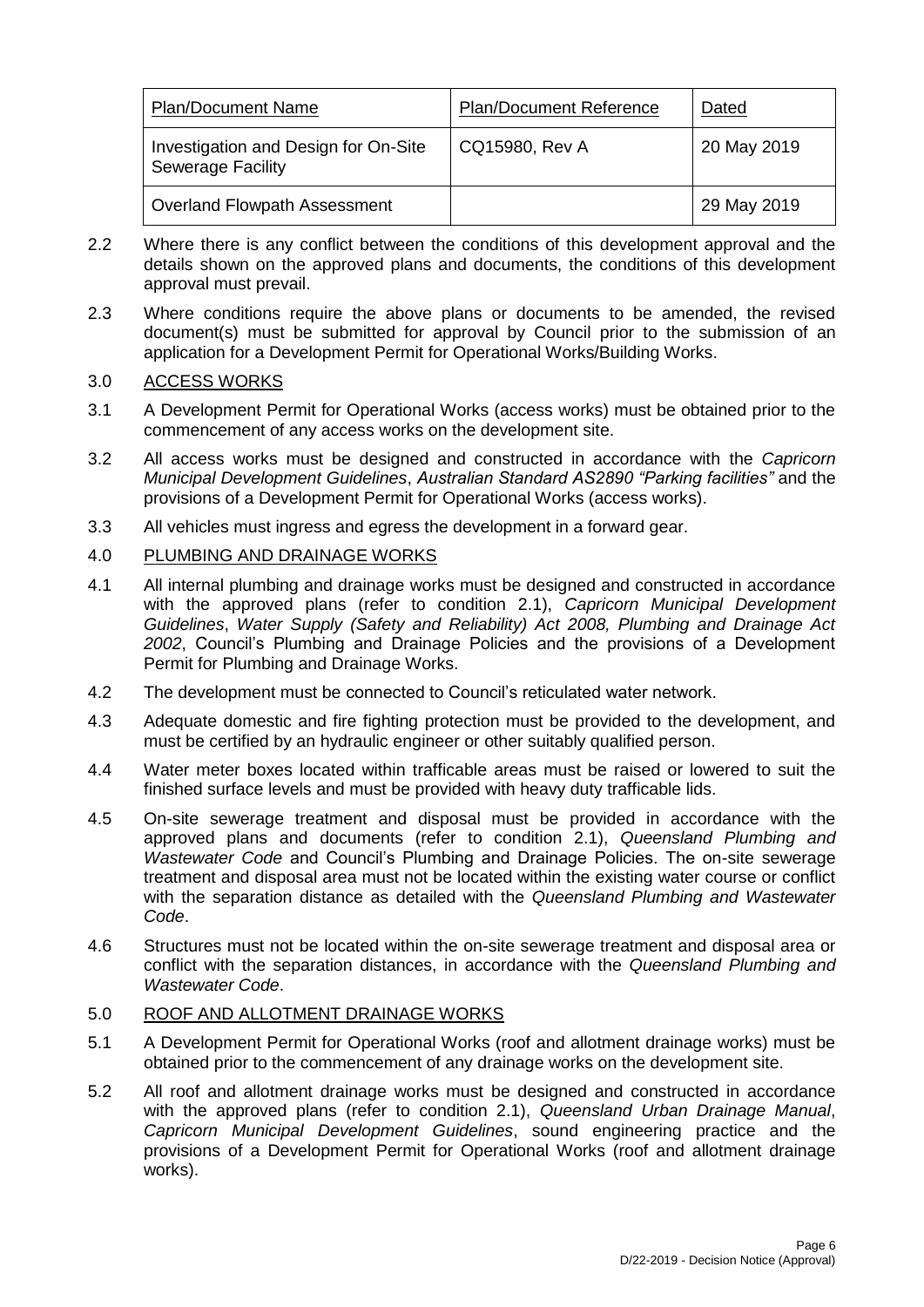5.3 All roof and allotment runoff from the development must be directed to a lawful point of discharge and must not restrict, impair or change the natural flow of runoff water or cause a nuisance to surrounding land or infrastructure.

# 6.0 ELECTRICITY

6.1 Electricity services must be provided to the development in accordance with the standards and requirements of the relevant service provider.

# 7.0 TELECOMMUNICATIONS

7.1 Telecommunications services must be provided to the development in accordance with the standards and requirements of the relevant service provider. Unless otherwise stipulated by telecommunications legislation at the time of installation, this includes all necessary pits and pipes, and conduits that provide a connection to the telecommunications network.

## 8.0 ASSET MANAGEMENT

- 8.1 Any alteration necessary to electricity, telephone, water mains, sewerage mains, and/or public utility installations resulting from the development or in connection with the development, must be undertaken and completed at no cost to Council.
- 8.2 Any damage to existing stormwater, water supply and sewerage infrastructure, kerb and channel, pathway or roadway (including removal of concrete slurry from public land and Council infrastructure), that occurs while any works are being carried out in association with this development approval must be repaired at full cost to the developer. This includes the reinstatement of any existing traffic signs or pavement markings that may have been removed or damaged.

#### 9.0 ENVIRONMENTAL

9.1 An Erosion Control and Stormwater Control Management Plan in accordance with the *Capricorn Municipal Design Guidelines*, must be implemented, monitored and maintained for the duration of the development works, and until all exposed soil areas are permanently stabilised (for example, turfed, hydromulched, concreted, landscaped). The plan must be available on-site for inspection by Council Officers whilst all works are being carried out.

## 10.0 OPERATING PROCEDURES

10.1 All construction materials, waste, waste skips, machinery and contractors' vehicles must be located and stored or parked within the development site. Storage of materials or parking of construction machinery or contractors' vehicles must not occur within Reynolds Street.

## ADVISORY NOTES

# NOTE 1. General Environmental Duty

General environmental duty under the *Environmental Protection Act 1994* prohibits unlawful environmental nuisance caused by noise, aerosols, particles, dust, ash, fumes, light, odour or smoke beyond the boundaries of the development site during all stages of the development including earthworks, construction and operation.

# NOTE 2. General Safety Of Public During Construction

The *Work Health and Safety Act 2011* and *Manual of Uniform Traffic Control Devices* must be complied with in carrying out any construction works, and to ensure safe traffic control and safe public access in respect of works being constructed on a road.

#### NOTE 3. Works in Road Reserve Permit

It is advised that a Works in Road Reserve Permit (including a fee for the vehicle crossover and compliant with Standard *Capricorn Municipal Development Guidelines, Standard* Drawings) may be accepted in place of the application for a Development Permit for Operational Works (access works).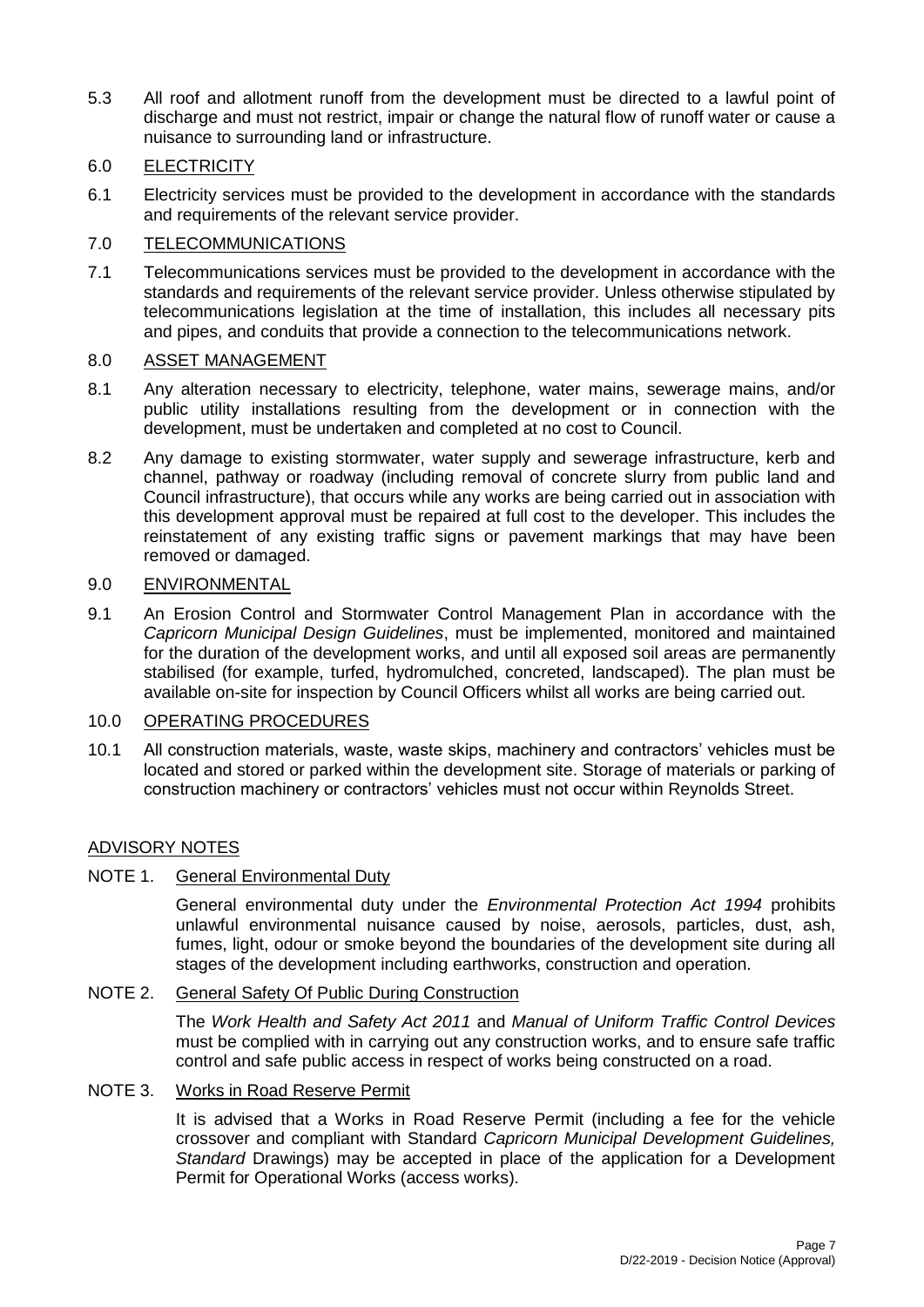## NOTE 4. Infrastructure Charges Notice

Council has resolved not to issue an Infrastructure Charges Notice for this development because the new infrastructure charges arising from the development are less than or equal to the credits applicable for the new development.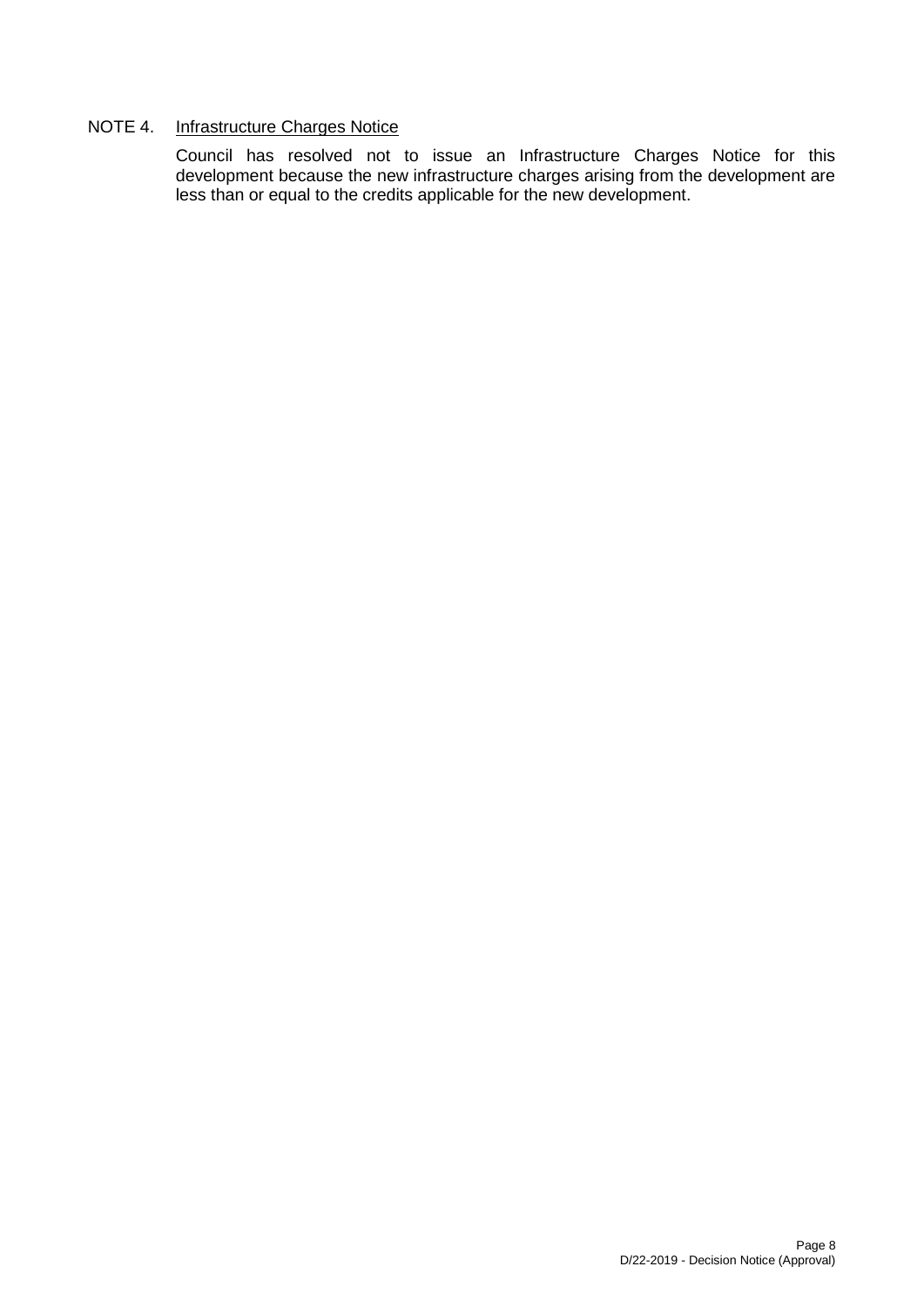

# **Attachment 2 - Appeal Rights**

*PLANNING ACT 2016*

The following is an extract from the *Planning Act 2016 (Chapter 6)*

#### *Appeal rights*

#### *229 Appeals to tribunal or P&E Court*

- (1) Schedule 1 states—
	- (a) matters that may be appealed to— (i)either a tribunal or the P&E Court; or (ii)only a tribunal; or
	- (iii)only the P&E Court; and (b) the person—
		- (i)who may appeal a matter (the **appellant**); and (ii)who is a respondent in an appeal of the matter; and (iii)who is a co-respondent in an appeal of the matter; and
		- (iv)who may elect to be a co-respondent in an appeal of the matter.
- (2) An appellant may start an appeal within the appeal period.
- (3) The **appeal period** is—
	- (a) for an appeal by a building advisory agency—10 business days after a decision notice for the decision is given to the agency or
	- (b) for an appeal against a deemed refusal—at any time after the deemed refusal happens; or
	- (c) for an appeal against a decision of the Minister, under chapter 7, part 4, to register premises or to renew the registration of premises—20 business days after a notice is published under section 269(3)(a) or (4); or
	- (d) for an appeal against an infrastructure charges notice— 20 business days after the infrastructure charges notice is given to the person; or
	- (e) for an appeal about a deemed approval of a development application for which a decision notice has not been given—30 business days after the applicant gives the deemed approval notice to the assessment manager; or
	- (f) for any other appeal—20 business days after a notice of the decision for the matter, including an enforcement notice, is given to the person.

#### Note—

See the P&E Court Act for the court's power to extend the appeal period.

- (4) Each respondent and co-respondent for an appeal may be heard in the appeal.
- (5) If an appeal is only about a referral agency's response, the assessment manager may apply to the tribunal or P&E Court to withdraw from the appeal.
- (6) To remove any doubt, it is declared that an appeal against an infrastructure charges notice must not be about—
	- (a) the adopted charge itself; or
	- (b) for a decision about an offset or refund—
		- (i) the establishment cost of trunk infrastructure identified in a LGIP; or
		- (ii) the cost of infrastructure decided using the method
	- included in the local government's charges resolution.

#### **230 Notice of appeal**

- (1) An appellant starts an appeal by lodging, with the registrar of the tribunal or P&E Court, a notice of appeal that—
	- (a) is in the approved form; and
	- (b) succinctly states the grounds of the appeal.
- (2) The notice of appeal must be accompanied by the required fee.
- (3) The appellant or, for an appeal to a tribunal, the registrar must, within the service period, give a copy of the notice of appeal to—
- (a) the respondent for the appeal; and
- (b) each co-respondent for the appeal; and
- (c) for an appeal about a development application under schedule 1, table 1, item 1—each principal submitter for the development application; and
- (d) for an appeal about a change application under schedule 1, table 1, item 2—each principal submitter for the change application; and
- (e) each person who may elect to become a co-respondent for the appeal, other than an eligible submitter who is not a principal submitter in an appeal under paragraph (c) or (d); and
- (f) for an appeal to the P&E Court—the chief executive; and
- (g) for an appeal to a tribunal under another Act—any other person who the registrar considers appropriate.
- (4) The **service period** is—
	- (a) if a submitter or advice agency started the appeal in the P&E Court—2 business days after the appeal is started; or
	- (b) otherwise—10 business days after the appeal is started.
- (5) A notice of appeal given to a person who may elect to be a co-respondent must state the effect of subsection
- (6) A person elects to be a co-respondent by filing a notice of election, in the approved form, within 10 business days after the notice of appeal is given to the person*.*
- **231 Other appeals**
- (1) Subject to this chapter, schedule 1 and the P&E Court Act, unless the Supreme Court decides a decision or other matter under this Act is affected by jurisdictional error, the decision or matter is non-appealable.
- (2) The Judicial Review Act 1991, part 5 applies to the decision or matter to the extent it is affected by jurisdictional error.
- (3) A person who, but for subsection (1) could have made an application under the Judicial Review Act 1991 in relation to the decision or matter, may apply under part 4 of that Act for a statement of reasons in relation to the decision or matter.
- (4) In this section— **decision** includes—
	- (a) conduct engaged in for the purpose of making a decision; and
	- (b) other conduct that relates to the making of a decision; and
	- (c) the making of a decision or the failure to make a decision; and
	- (d) a purported decision; and
	- (e) a deemed refusal.

**non-appealable**, for a decision or matter, means the decision or matter—

- (a) is final and conclusive; and
- (b) may not be challenged, appealed against, reviewed, quashed, set aside or called into question in any other way under the Judicial Review Act 1991 or otherwise, whether by the Supreme Court, another court, a tribunal or another entity; and
- (c) is not subject to any declaratory, injunctive or other order of the Supreme Court, another court, a tribunal or another entity on any ground.

#### **232 Rules of the P&E Court**

- (1) A person who is appealing to the P&E Court must comply with the rules of the court that apply to the appeal.
- (2) However, the P&E Court may hear and decide an appeal even if the person has not complied with rules of the P&E Court.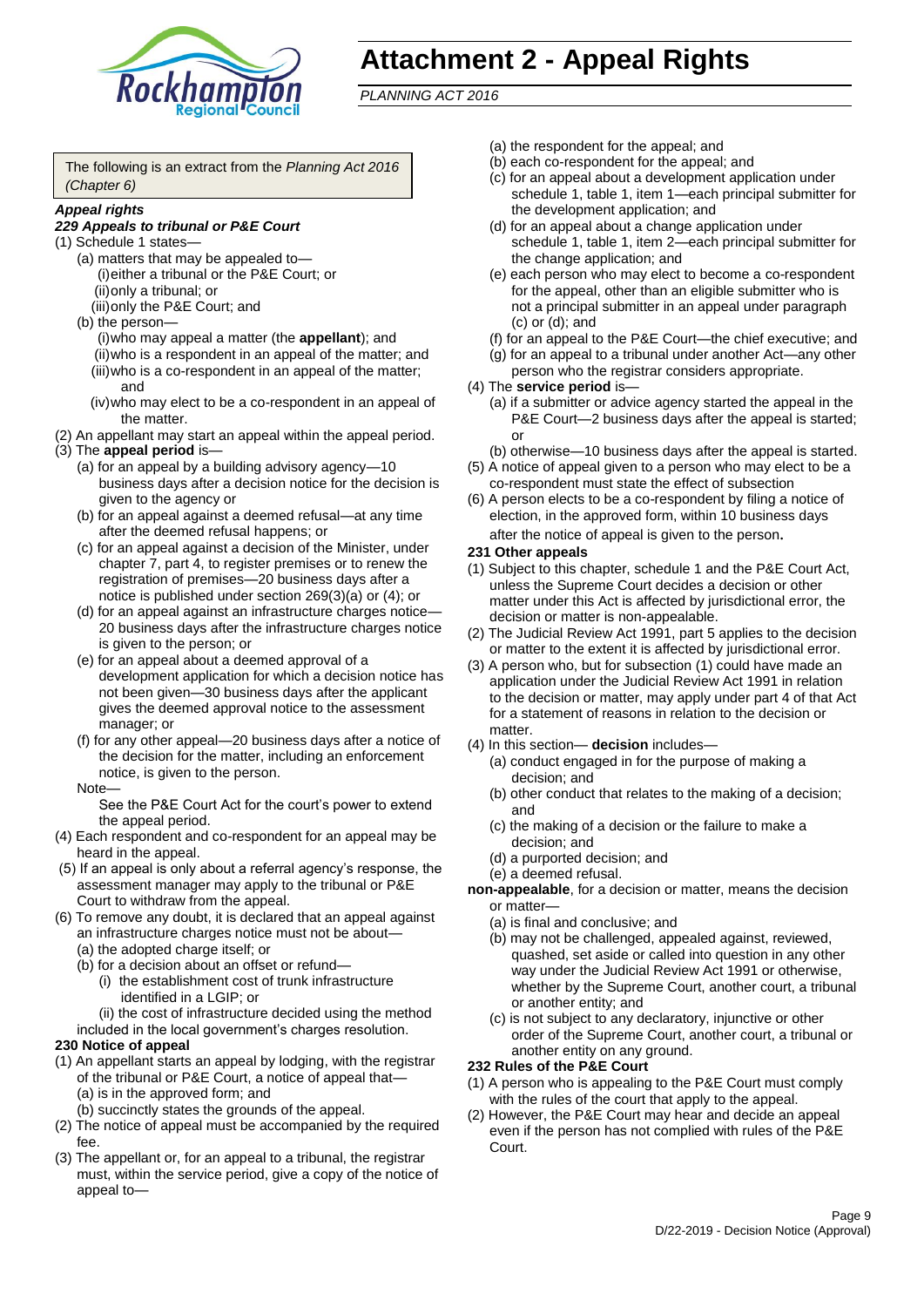

# **Appeal Rights**

*PLANNING ACT 2016*

# **Schedule 1**

#### **Appeals section 229 1 Appeal rights and parties to appeals**

- (1) Table 1 states the matters that may be appealed to—(a) the P&E court; or (b) a tribunal.
- (2) However, table 1 applies to a tribunal only if the matter involves—
	- (a) the refusal, or deemed refusal of a development application, for—
	- (i) a material change of use for a classified building; or
	- (ii) operational work associated with building work, a retaining wall, or a tennis court; or
	- (b) a provision of a development approval for—
	- (i) a material change of use for a classified building; or
- (ii) operational work associated with building work, a retaining wall, or a tennis court; or
	- (c) if a development permit was applied for—the decision to give a preliminary approval for—
		- (i) a material change of use for a classified building; or
	- (ii) operational work associated with building work, a retaining wall, or a tennis court; or
	- (d) a development condition if—
		- (i) the development approval is only for a material change of use that involves the use of a building classified under the Building Code as a class 2 building; and
		- (ii) the building is, or is proposed to be, not more than 3 storeys; and
		- (iii) the proposed development is for not more than 60 sole-occupancy units; or
	- (e) a decision for, or a deemed refusal of, an extension application for a development approval that is only for a material change of use of a classified building; or
	- (f) a decision for, or a deemed refusal of, a change application for a development approval that is only for a material change of use of a classified building; or
	- (g) a matter under this Act, to the extent the matter relates to—
		- (i) the Building Act, other than a matter under that Act that may or must be decided by the Queensland Building and Construction Commission; or
		- (ii) the Plumbing and Drainage Act, part 4 or 5; or
	- (h) a decision to give an enforcement notice in relation to a matter under paragraphs (a) to (g); or
	- (i) a decision to give an infrastructure charges notice; or
	- (j) the refusal, or deemed refusal, of a conversion application; or
	- (k) a matter that, under another Act, may be appealed to the tribunal; or
	- (l) a matter prescribed by regulation.
- (3) Also, table 1 does not apply to a tribunal if the matter

involves—

- (a) for a matter in subsection  $(2)(a)$  to  $(d)$ 
	- (i) a development approval for which the development application required impact assessment; and
	- (ii) a development approval in relation to which the assessment manager received a properly made submission for the development application; or
- (b) a provision of a development approval about the identification or inclusion, under a variation approval, of a matter for the development.
- (4) Table 2 states the matters that may be appealed only to the P&E Court.
- (5) Table 3 states the matters that may be appealed only to the tribunal.
- (6) In each table—
	- (a) column 1 states the appellant in the appeal; and
	- (b) column 2 states the respondent in the appeal; and
	- (c) column 3 states the co-respondent (if any) in the appeal; and
	- (d) column 4 states the co-respondents by election (if any) in the appeal.
- (7) If the chief executive receives a notice of appeal under section 230(3)(f), the chief executive may elect to be a corespondent in the appeal.

| Table 1<br>Appeals to the P&E Court and, for certain matters, to a tribunal                                                                                                                                                                                                                                                                    |                           |                                         |                                                       |
|------------------------------------------------------------------------------------------------------------------------------------------------------------------------------------------------------------------------------------------------------------------------------------------------------------------------------------------------|---------------------------|-----------------------------------------|-------------------------------------------------------|
| 1. Development applications<br>An appeal may be made against-<br>(a) the refusal of all or part of the development application; or<br>(b) the deemed refusal of the development application; or<br>(c) a provision of the development approval; or<br>(d) if a development permit was applied for-the decision to give a preliminary approval. |                           |                                         |                                                       |
| Column 3<br>Column 1<br>Column 2<br>Column 4<br>Co-respondent by election<br>Appellant<br>Respondent<br>Co-respondent<br>(if any)<br>$($ if any $)$                                                                                                                                                                                            |                           |                                         |                                                       |
| The applicant                                                                                                                                                                                                                                                                                                                                  | The assessment<br>manager | If the appeal is about<br>a concurrence | 1 A concurrence agency that is<br>not a co-respondent |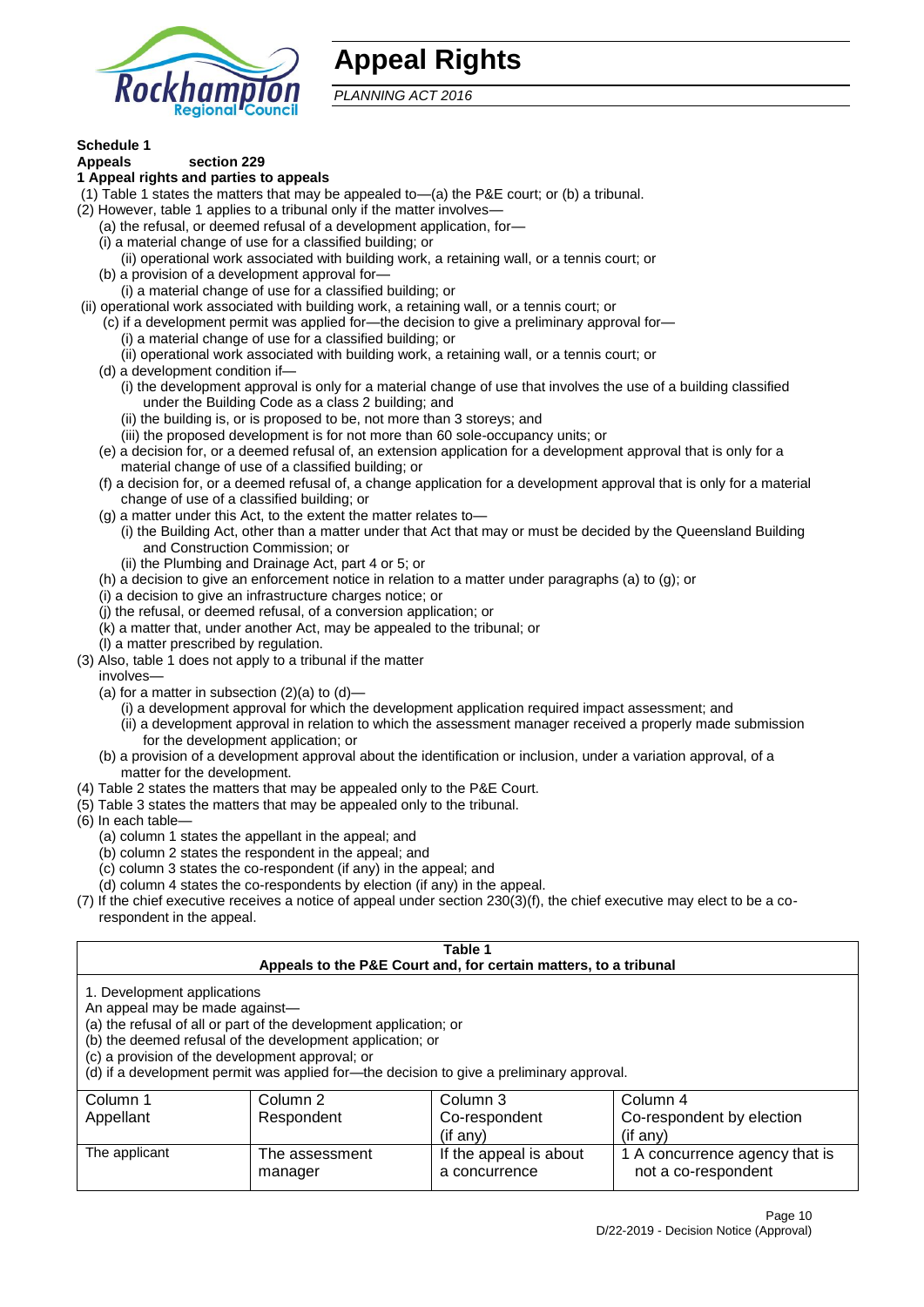| Table 1<br>Appeals to the P&E Court and, for certain matters, to a tribunal                                                                                                                                          |                                                                                                                                                                                              |                                                                 |                                                                                                                                                                                                                                                                                                                                                 |  |
|----------------------------------------------------------------------------------------------------------------------------------------------------------------------------------------------------------------------|----------------------------------------------------------------------------------------------------------------------------------------------------------------------------------------------|-----------------------------------------------------------------|-------------------------------------------------------------------------------------------------------------------------------------------------------------------------------------------------------------------------------------------------------------------------------------------------------------------------------------------------|--|
|                                                                                                                                                                                                                      |                                                                                                                                                                                              | agency's referral<br>response-the<br>concurrence agency         | 2 If a chosen Assessment<br>manager is the respondent-<br>the prescribed assessment<br>manager<br>3 Any eligible advice agency for<br>the application<br>4 Any eligible submitter for the<br>application                                                                                                                                        |  |
| 2. Change applications<br>An appeal may be made against-<br>(b) a deemed refusal of a change application.                                                                                                            |                                                                                                                                                                                              |                                                                 | (a) a responsible entity's decision for a change application, other than a decision made by the P&E court; or                                                                                                                                                                                                                                   |  |
| Column 1<br>Appellant                                                                                                                                                                                                | Column <sub>2</sub><br>Respondent                                                                                                                                                            | Column 3<br>Co-respondent<br>(if any)                           | Column 4<br>Co-respondent by election<br>(if any)                                                                                                                                                                                                                                                                                               |  |
| 1 The applicant<br>2 If the responsible<br>entity is the<br>assessment<br>manager-an<br>affected entity that<br>gave a pre-request<br>notice or response<br>notice                                                   | The responsible<br>entity                                                                                                                                                                    | If an affected entity<br>starts the appeal-the<br>applicant     | 1 A concurrence agency for the<br>development application<br>2 If a chosen assessment<br>manager is the respondent-<br>the prescribed assessment<br>manager<br>3 A private certifier for the<br>development application<br>4 Any eligible advice agency for<br>the change application<br>5 Any eligible submitter for the<br>change application |  |
|                                                                                                                                                                                                                      | 3. Extension applications<br>An appeal may be made against-<br>(a) the assessment manager's decision about an extension application; or<br>(b) a deemed refusal of an extension application. |                                                                 |                                                                                                                                                                                                                                                                                                                                                 |  |
| Column 1<br>Appellant                                                                                                                                                                                                | Column <sub>2</sub><br>Respondent                                                                                                                                                            | Column 3<br>Co-respondent<br>(if any)                           | Column 4<br>Co-respondent by election<br>(if any)                                                                                                                                                                                                                                                                                               |  |
| 1 The applicant<br>1<br>$\overline{2}$<br>For a matter other<br>than a deemed<br>refusal of an<br>extension<br>application $-$ a<br>concurrence<br>agency, other than<br>the chief executive,<br>for the application | The assessment<br>manager                                                                                                                                                                    | If a concurrence<br>agency starts the<br>appeal - the applicant | If a chosen assessment<br>manager is the respondent - the<br>prescribed assessment manager                                                                                                                                                                                                                                                      |  |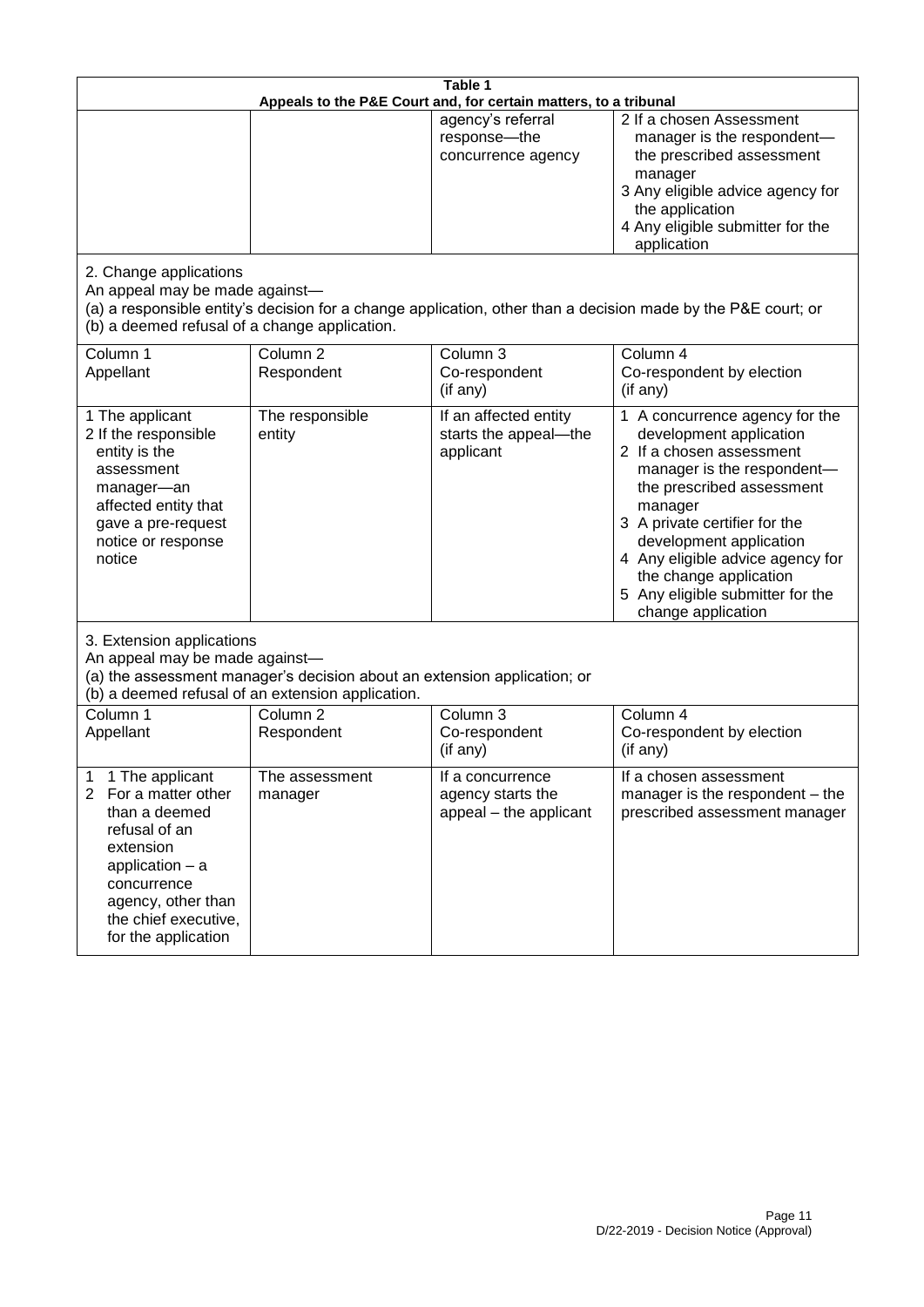#### **Table 1 Appeals to the P&E Court and, for certain matters, to a tribunal**

4. Infrastructure charges notices

- An appeal may be made against an infrastructure charges notice on 1 or more of the following grounds
- a) The notice involved an error relating to
	- (i) The application of the relevant adopted charge; or
- Examples of errors in applying an adopted charge
	- The incorrect application of gross floor area for a non-residential development
	- Applying an incorrect 'use category', under a regulation, to the development
	- (i) The working out of extra demands, for section 120; or
	- (ii) An offset or refund; or
- b) The was no decision about an offset or refund; or
- c) If the infrastructure charges notice states a refund will be given the timing for giving the refund; or
- d) The amount of the charge is so unreasonable that no reasonable relevant local government could have
- imposed the amount.

| Column 1                                                 | Column 2                                                                  | Column 3      | Column 4                  |
|----------------------------------------------------------|---------------------------------------------------------------------------|---------------|---------------------------|
| Appellant                                                | Respondent                                                                | Co-respondent | Co-respondent by election |
|                                                          |                                                                           | (if any)      | (if any)                  |
| The person given the<br>Infrastructure charges<br>notice | The local government<br>that gave the<br>infrastructure charges<br>notice | -             |                           |

5. Conversion applications

An appeal may be made against—

(a) the refusal of a conversion application; or

(b) a deemed refusal of a conversion application.

| Column 1<br>Appellant | Column 2<br>Respondent                                                  | Column 3<br>Co-respondent<br>$($ if any $)$ | Column 4<br>Co-respondent by election<br>(if any) |
|-----------------------|-------------------------------------------------------------------------|---------------------------------------------|---------------------------------------------------|
|                       |                                                                         |                                             |                                                   |
| The applicant         | The local government<br>to which the conversion<br>application was made |                                             |                                                   |

6. Enforcement notices

An appeal may be made against the decision to give an enforcement notice.

| Column 1                                   | Column 2                     | Column 3      | Column 4                                                                                                                                                                   |
|--------------------------------------------|------------------------------|---------------|----------------------------------------------------------------------------------------------------------------------------------------------------------------------------|
| Appellant                                  | Respondent                   | Co-respondent | Co-respondent by election                                                                                                                                                  |
|                                            |                              | (if any)      | (if any)                                                                                                                                                                   |
| The person given the<br>enforcement notice | The enforcement<br>authority |               | If the enforcement authority is<br>not the local government for<br>the premises in relation to which<br>the offence is alleged to have<br>happened-the local<br>government |

#### **Table 2 Appeals to the P&E Court only**

1. Appeals from tribunal

An appeal may be made against a decision of a tribunal, other than a decision under

section 252, on the ground of—

(a) an error or mistake in law on the part of the tribunal; or

(b) jurisdictional error.

| Column 1<br>Appellant                             | Column 2<br>Respondent                                    | Column 3<br>Co-respondent<br>$($ if any $)$ | Column 4<br>Co-respondent by election<br>$($ if any $)$ |
|---------------------------------------------------|-----------------------------------------------------------|---------------------------------------------|---------------------------------------------------------|
| A party to the<br>proceedings for the<br>decision | The other party to the<br>proceedings for the<br>decision | $\overline{\phantom{a}}$                    |                                                         |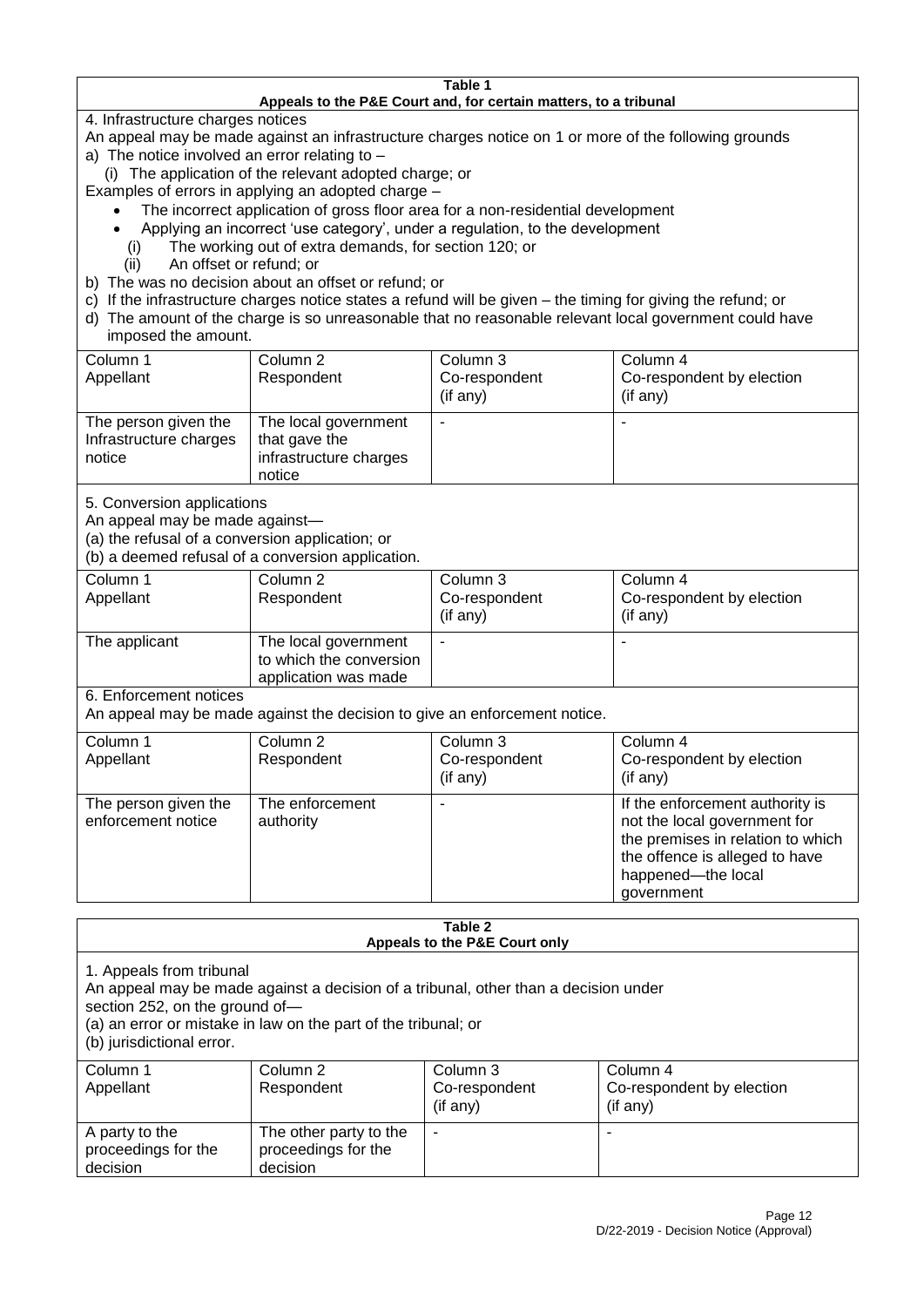#### **Table 2 Appeals to the P&E Court only**

2. Eligible submitter appeals

An appeal may be made against the decision to give a development approval, or an approval for a change application, to the extent that the decision relates to—

(a) any part of the development application for the development approval that required impact assessment; or (b) a variation request.

| Column 1                                                                                                                                                                                     | Column 2                                                                                                                      | Column 3                                                                                                                  | Column 4                                             |  |
|----------------------------------------------------------------------------------------------------------------------------------------------------------------------------------------------|-------------------------------------------------------------------------------------------------------------------------------|---------------------------------------------------------------------------------------------------------------------------|------------------------------------------------------|--|
| Appellant                                                                                                                                                                                    | Respondent                                                                                                                    | Co-respondent                                                                                                             | Co-respondent by election                            |  |
|                                                                                                                                                                                              |                                                                                                                               | (i f an y)                                                                                                                | $($ if any $)$                                       |  |
| 1 For a development<br>application-an<br>eligible submitter for<br>the development<br>application<br>2 For a change<br>application-an<br>eligible submitter for<br>the change<br>application | 1 For a development<br>application----the<br>assessment<br>manager<br>2 For a change<br>application-the<br>responsible entity | 1 The applicant<br>2 If the appeal is<br>about a concurrence<br>agency's referral<br>response---the<br>concurrence agency | Another eligible<br>submitter for the<br>application |  |
| 3. Eligible submitter and eligible advice agency appeals                                                                                                                                     |                                                                                                                               |                                                                                                                           |                                                      |  |

An appeal may be made against a provision of a development approval, or failure to

include a provision in the development approval, to the extent the matter relates to—

(a) any part of the development application or the change application, for the development approval, that required impact assessment; or

(b) a variation request.

with the decision

| Column 1                                                                                                                                                                                                                                                                                      | Column <sub>2</sub>                                                                                                                                                                                  | Column 3                                                                                                                | Column 4                                          |
|-----------------------------------------------------------------------------------------------------------------------------------------------------------------------------------------------------------------------------------------------------------------------------------------------|------------------------------------------------------------------------------------------------------------------------------------------------------------------------------------------------------|-------------------------------------------------------------------------------------------------------------------------|---------------------------------------------------|
| Appellant                                                                                                                                                                                                                                                                                     | Respondent                                                                                                                                                                                           | Co-respondent                                                                                                           | Co-respondent by election                         |
|                                                                                                                                                                                                                                                                                               |                                                                                                                                                                                                      | $($ if any $)$                                                                                                          | (if any)                                          |
| 1 For a development<br>application-an<br>eligible submitter for<br>the development<br>application<br>2 For a change<br>application-an<br>eligible submitter for<br>the change<br>application<br>3 An eligible advice<br>agency for the<br>development<br>application or<br>change application | 1 For a development<br>application-the<br>assessment<br>manager<br>2 For a change<br>application-the<br>responsible entity                                                                           | 1 The applicant<br>2 If the appeal is<br>about a concurrence<br>agency's referral<br>response-the<br>concurrence agency | Another eligible submitter for the<br>application |
| 4. Compensation claims<br>An appeal may be made against-                                                                                                                                                                                                                                      | (a) a decision under section 32 about a compensation claim; or<br>(b) a decision under section 265 about a claim for compensation; or<br>(c) a deemed refusal of a claim under paragraph (a) or (b). |                                                                                                                         |                                                   |
| Column <sub>1</sub>                                                                                                                                                                                                                                                                           | Column $\overline{2}$                                                                                                                                                                                | Column <sub>3</sub>                                                                                                     | Column <sub>4</sub>                               |
| Appellant                                                                                                                                                                                                                                                                                     | Respondent                                                                                                                                                                                           | Co-respondent                                                                                                           | Co-respondent by election                         |
|                                                                                                                                                                                                                                                                                               |                                                                                                                                                                                                      | (if any)                                                                                                                | (if any)                                          |
| A person dissatisfied                                                                                                                                                                                                                                                                         | The local                                                                                                                                                                                            |                                                                                                                         |                                                   |

government to which the claim was made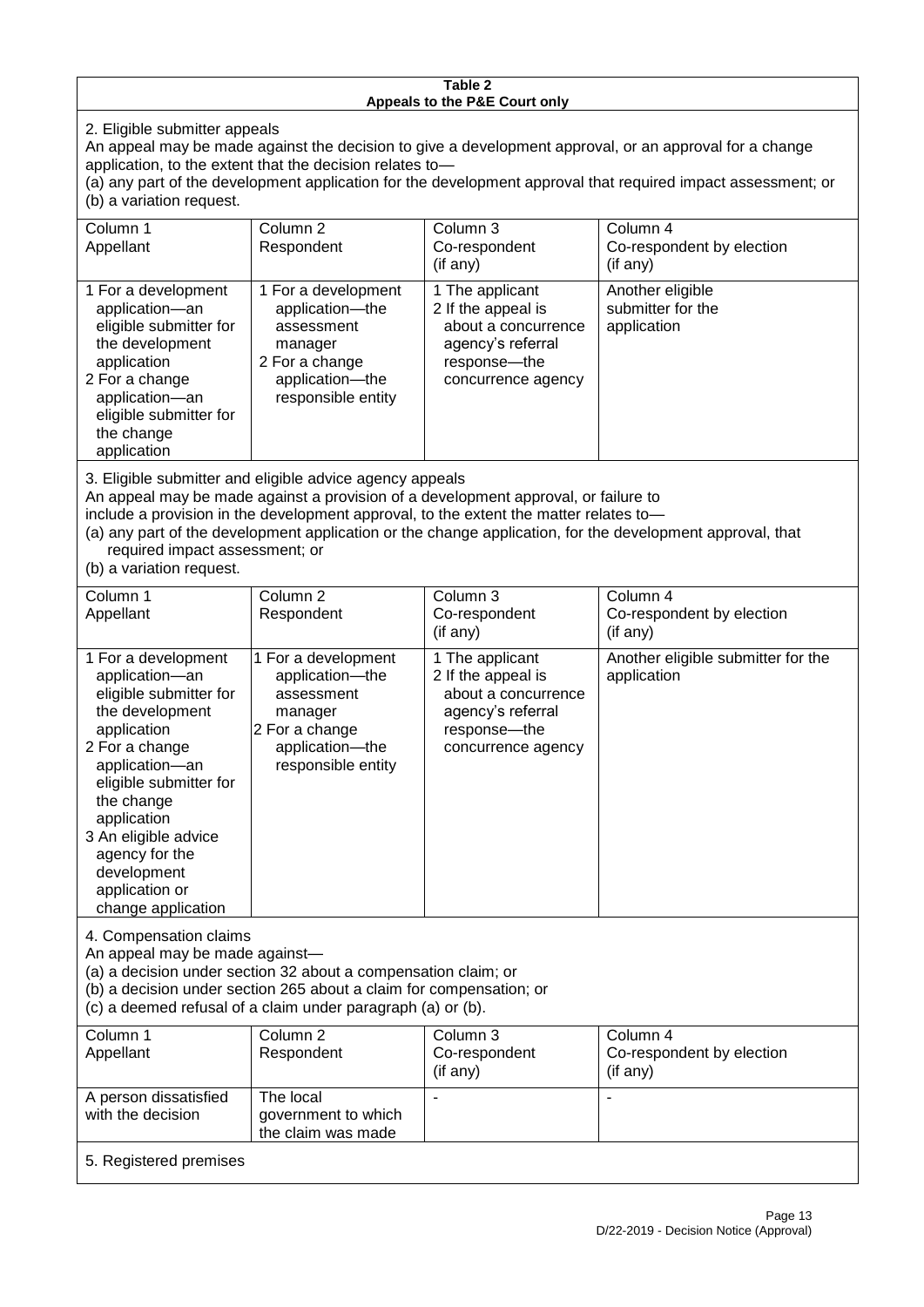| Table 2                                                                                                                                                                                                                                                                                              |                                                                                                                                                                                                                                                                                  |                                                                           |                                                                                                                                                                             |  |
|------------------------------------------------------------------------------------------------------------------------------------------------------------------------------------------------------------------------------------------------------------------------------------------------------|----------------------------------------------------------------------------------------------------------------------------------------------------------------------------------------------------------------------------------------------------------------------------------|---------------------------------------------------------------------------|-----------------------------------------------------------------------------------------------------------------------------------------------------------------------------|--|
| Appeals to the P&E Court only<br>An appeal may be made against a decision of the Minister under chapter 7, part 4.                                                                                                                                                                                   |                                                                                                                                                                                                                                                                                  |                                                                           |                                                                                                                                                                             |  |
| Column 1<br>Appellant                                                                                                                                                                                                                                                                                | Column <sub>2</sub><br>Respondent                                                                                                                                                                                                                                                | Column 3<br>Co-respondent<br>(if any)                                     | Column 4<br>Co-respondent by election<br>(if any)                                                                                                                           |  |
| 1 A person given a<br>decision notice about<br>the decision<br>2 If the decision is to<br>register premises or<br>renew the<br>registration of<br>premises-an owner<br>or occupier of<br>premises in the<br>affected area for the<br>registered premises<br>who is dissatisfied<br>with the decision | The Minister                                                                                                                                                                                                                                                                     | $\blacksquare$                                                            | If an owner or occupier starts the<br>appeal - the owner of the<br>registered premises                                                                                      |  |
| 6. Local laws<br>development; or                                                                                                                                                                                                                                                                     | An appeal may be made against a decision of a local government, or conditions applied,<br>under a local law about-<br>(a) the use of premises, other than a use that is the natural and ordinary consequence of prohibited<br>(b) the erection of a building or other structure. |                                                                           |                                                                                                                                                                             |  |
| Column 1<br>Appellant                                                                                                                                                                                                                                                                                | Column <sub>2</sub><br>Respondent                                                                                                                                                                                                                                                | Column <sub>3</sub><br>Co-respondent<br>(if any)                          | Column 4<br>Co-respondent by election<br>(if any)                                                                                                                           |  |
| A person who-<br>(a) applied for the<br>decision; and<br>(b) is dissatisfied with<br>the decision or<br>conditions.                                                                                                                                                                                  | The local government                                                                                                                                                                                                                                                             | $\overline{\phantom{a}}$                                                  |                                                                                                                                                                             |  |
|                                                                                                                                                                                                                                                                                                      |                                                                                                                                                                                                                                                                                  | Table 3<br>Appeals to the tribunal only                                   |                                                                                                                                                                             |  |
| 1. Building advisory agency appeals                                                                                                                                                                                                                                                                  |                                                                                                                                                                                                                                                                                  | work required code assessment against the building assessment provisions. | An appeal may be made against giving a development approval for building work to the extent the building                                                                    |  |
| Column 1<br>Appellant                                                                                                                                                                                                                                                                                | Column <sub>2</sub><br>Respondent                                                                                                                                                                                                                                                | Column 3<br>Co-respondent<br>(if any)                                     | Column 4<br>Co-respondent by election<br>(if any)                                                                                                                           |  |
| A building advisory<br>agency for the<br>development application<br>related to the approval                                                                                                                                                                                                          | The assessment<br>manager                                                                                                                                                                                                                                                        | The applicant                                                             | 1 A concurrence agency for the<br>development application<br>related to the approval<br>2 A private certifier for the<br>development application<br>related to the approval |  |
| 3. Certain decisions under the Building Act and the Plumbing and Drainage Act<br>An appeal may be made against a decision under-<br>(a) the Building Act, other than a decision made by the Queensland Building and Construction Commission; or<br>(b) the Plumbing and Drainage Act, part 4 or 5.   |                                                                                                                                                                                                                                                                                  |                                                                           |                                                                                                                                                                             |  |
| Column 1<br>Appellant                                                                                                                                                                                                                                                                                | Column <sub>2</sub><br>Respondent                                                                                                                                                                                                                                                | Column 3<br>Co-respondent<br>(if any)                                     | Column 4<br>Co-respondent by election<br>(if any)                                                                                                                           |  |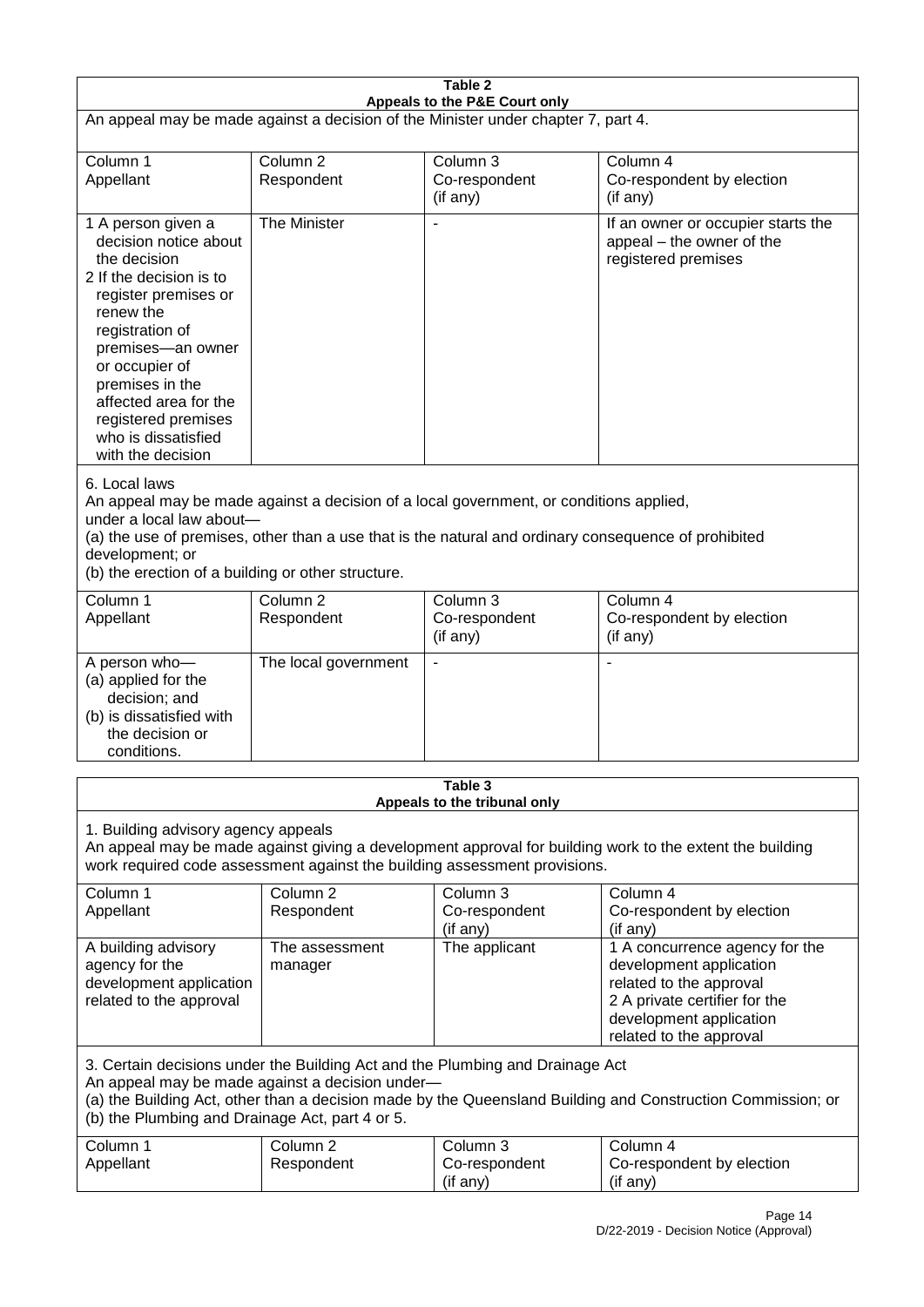| Table 3                                                                                                                                                                                                                              |                                                              |                              |                           |
|--------------------------------------------------------------------------------------------------------------------------------------------------------------------------------------------------------------------------------------|--------------------------------------------------------------|------------------------------|---------------------------|
|                                                                                                                                                                                                                                      |                                                              | Appeals to the tribunal only |                           |
| A person who received,<br>or was entitled to<br>receive, notice of the<br>decision                                                                                                                                                   | The person who made<br>the decision                          |                              |                           |
| 4. Local government failure to decide application under the Building Act<br>An appeal may be made against a local government's failure to decide an application under the Building Act<br>within the period required under that Act. |                                                              |                              |                           |
| Column 1                                                                                                                                                                                                                             | Column 2                                                     | Column 3                     | Column 4                  |
| Appellant                                                                                                                                                                                                                            | Respondent                                                   | Co-respondent                | Co-respondent by election |
|                                                                                                                                                                                                                                      |                                                              | (if any)                     | (if any)                  |
| A person who was<br>entitled to receive,<br>notice of the decision                                                                                                                                                                   | The local government<br>to which the<br>application was made |                              |                           |